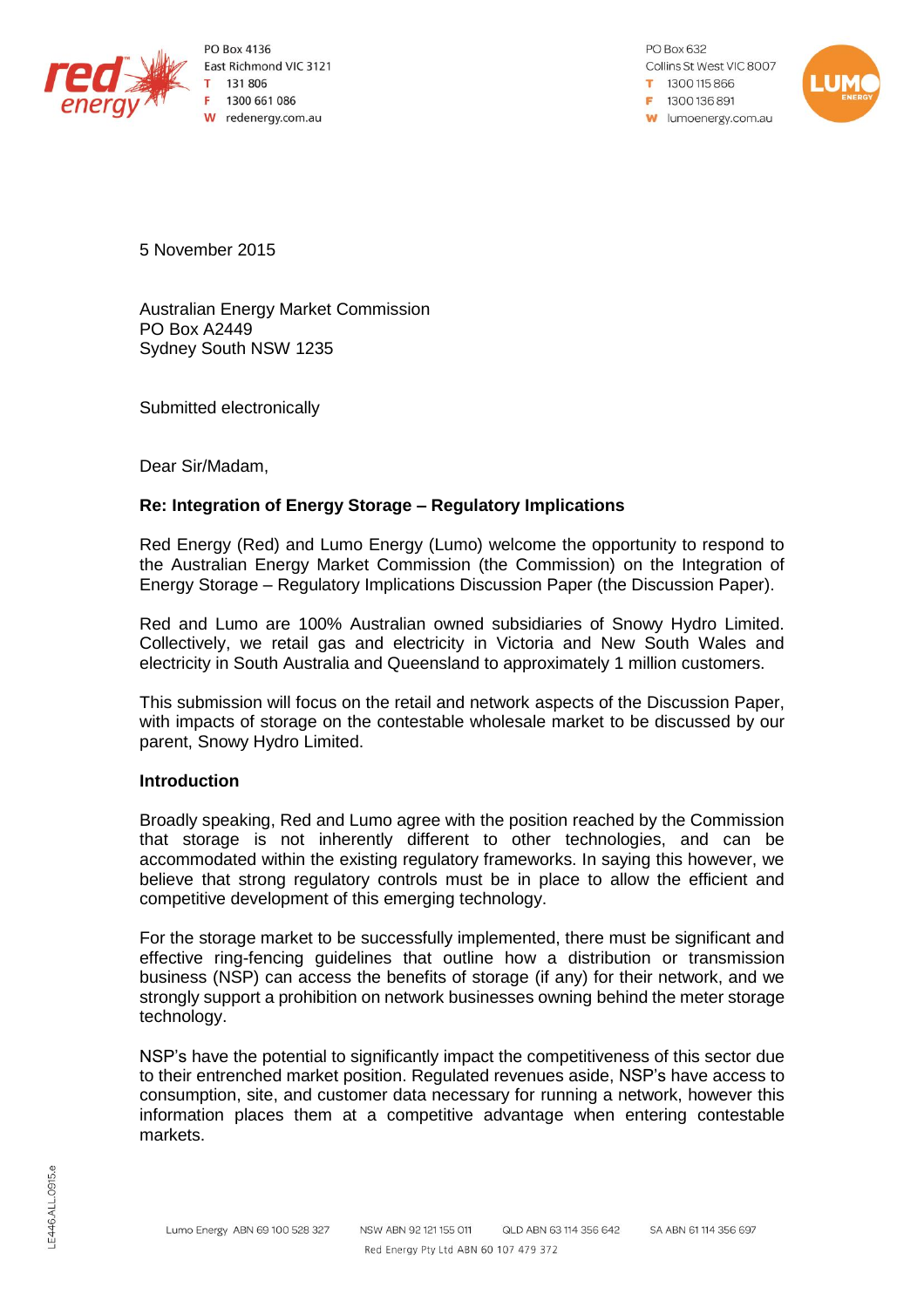



### **Appropriate models of ownership**

We support NSP's using storage as a substitute for a traditional network only where it is efficient to do so, as long as this does not significantly displace competitive energy storage. It seems appropriate that in a market-led, contestable market, a monopoly businesses can only directly own a storage asset as part of its network should there be no appetite amongst competitive businesses to own that asset. In all other circumstances, an NSP should contract for the services it needs as an element of their operational expenditure.

In the rare instance in which an NSP owns an asset directly, this storage device must primarily be used to achieve the network augmentation benefits it was implemented to obtain. The NSP must only be allowed to obtain revenues from trading in the spot market as a subsequent benefit to the operation of the battery in its intended purpose.

We strongly agree with the Commission's view that NSP's must not be allowed to own behind the meter storage unless through a fully ring-fenced entity as the risk of businesses inappropriately using their monopoly assets to their competitive advantage is too great.

#### **Barriers to a rollout of small-scale behind the meter storage**

The Commission rightly points out that the most successful business models in a contestable storage market will be those that capture the most material benefits of that device.

Storage devices behind the meter have a broad range of potential benefits that under the current framework may be difficult to realise. These include:

- Demand management and load shifting can be managed by the end user to reduce their grid consumption at peak times
- Allowing an end user to retain energy produced from microgeneration that would otherwise have been fed back into the grid at a low feed in tariff rate
- The potential to reduce peak network demand at a transformer or substation level with sufficient market saturation
- Allowing an end user access to the spot and ancillary services markets if the storage is discharged (and measurable) when demand is high

The type of business that has control or ownership over the storage unit will determine the ease in which these benefits are able to be realised, however market evolution has the potential to modify accessibility without the need for regulatory intervention. Today, a market customer has access to the spot market so could potentially discharge the storage device back into the grid for a return when the price is high, however it would be more difficult for that same business to receive a return by reducing the load on a constrained network transformer. Similarly should an NSP control a battery for the purposes of load control, end users may not have access to the demand management and load shifting capabilities of the device.

Red and Lumo supports the Commissions view that "consumer choice will require service providers to package multiple benefits in a way that is attractive…but also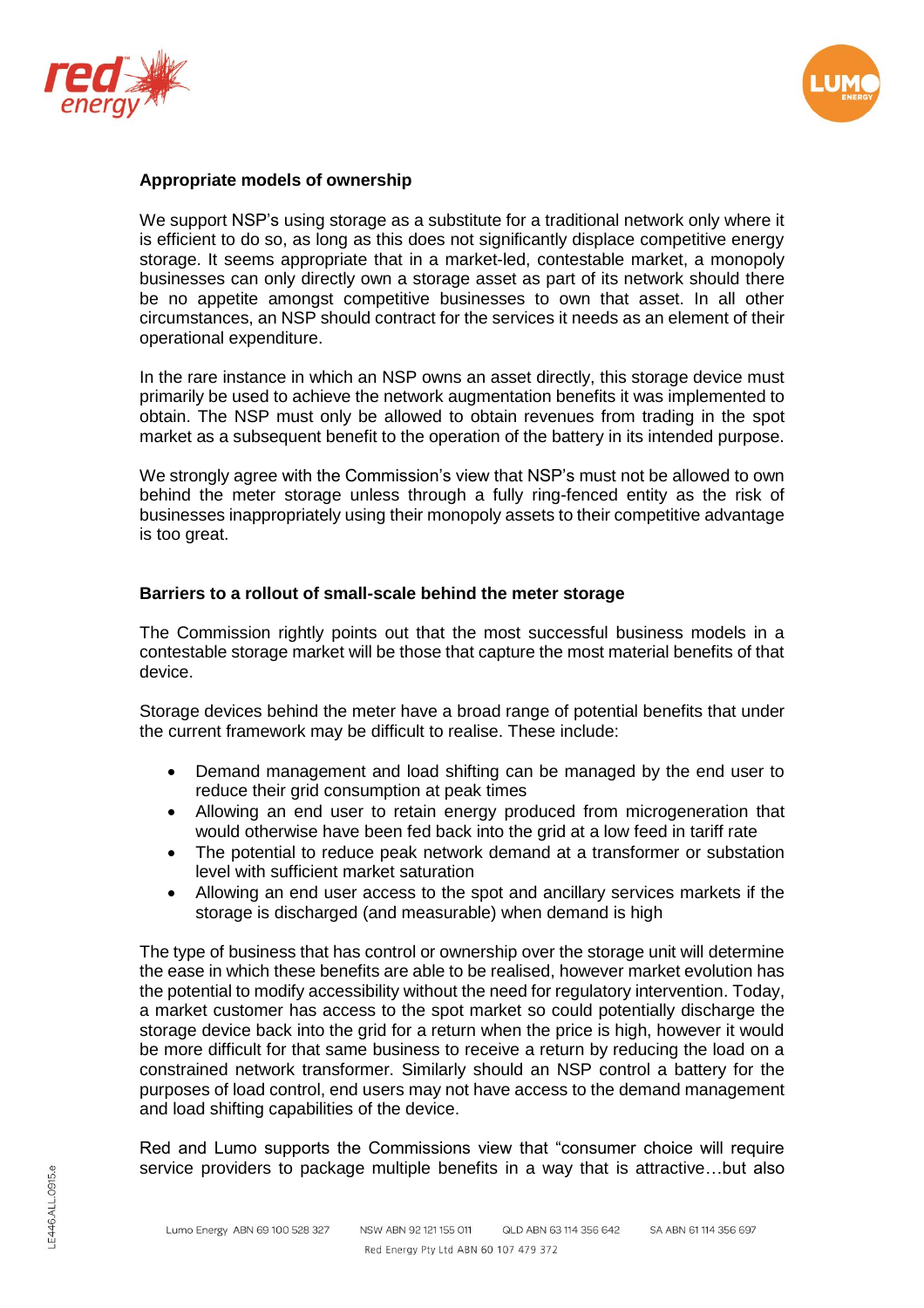



consumer friendly".<sup>1</sup> Under a retailer-controlled model retailers would sell the benefits of storage to consumers interested in pursuing this as a technology option, be it for self-consumption, to help manage their energy costs or to access new services enabled by these devices. Once there is sufficient storage penetration in a localised network constrained area, a retailer on behalf of its customers could approach the distributor and offer, subject to consumer consent, access to the aggregated storage capacity of installed devices to assist with the deferment of network augmentation.

Whilst this is one of the multiple scenarios that may eventuate, Red and Lumo consider that this shows the ability of the competitive framework to deliver consumers with the most efficient outcomes, considering that it is consumers that ultimately will fund these devices.

# **Ring-fencing**

An effective ring-fencing regime must be enforceable so as to ensure compliance. In today's market, we have varying levels of ring-fencing for distribution businesses in each state, with the Australian Competition and Consumer Commission setting out the requirements for transmission businesses (TNSP's). For obvious reasons this is not efficient in a nationalised energy market.

Red and Lumo strongly believe the current ring-fencing requirements are insufficient, with a greater onus on separation of interests required in future iterations of any guidelines. While we accept that there can be no prohibition on NSP's owning storage assets, this ownership must be more tightly regulated. For example, the requirement on TNSP's to earn less than 5% of their revenue from generation seems too high. We believe that TNSP's should only generate revenue from a storage unit supplementary to its operation as a network device for which it was installed so as to minimise perverse incentives that may impact competitive markets.

NSP's should use storage as an alternative to network augmentation only when it satisfies the RIT-T or RIT-D tests. We disagree however that a significant option value is created by an NSP installing a storage asset as a result of this test.

# **Connecting to the network**

In our experience, connecting small, behind the meter storage to the grid has been a relatively straightforward process, however we foresee there could be significant difficulties in the future if connection procedures are not harmonised nationally. Harmonised procedures allow national retailers to promote behind the meter storage without the additional risk or cost caused by inefficient processes.

Red and Lumo believe the currently drafted changes to AS4777 have the potential to mitigate some of the issues that arose in the past during the advent of solar should the intent of the standard be enforced. Previously, we experienced a number of new solar installs being rejected by distribution businesses in areas where saturation had the potential to impact the stability and safety of the grid. We believe the amendments to demand management in the proposed standard will allow for a much higher saturation of batteries and PV in an area without impacting this stability should an event occur. It is imperative however that this standard is not used by network businesses to the

 $\overline{a}$ 

 $1$  AEMC, Integration of Storage: Regulatory Implications, Draft report, 9 October 2015, Sydney, pg. 64